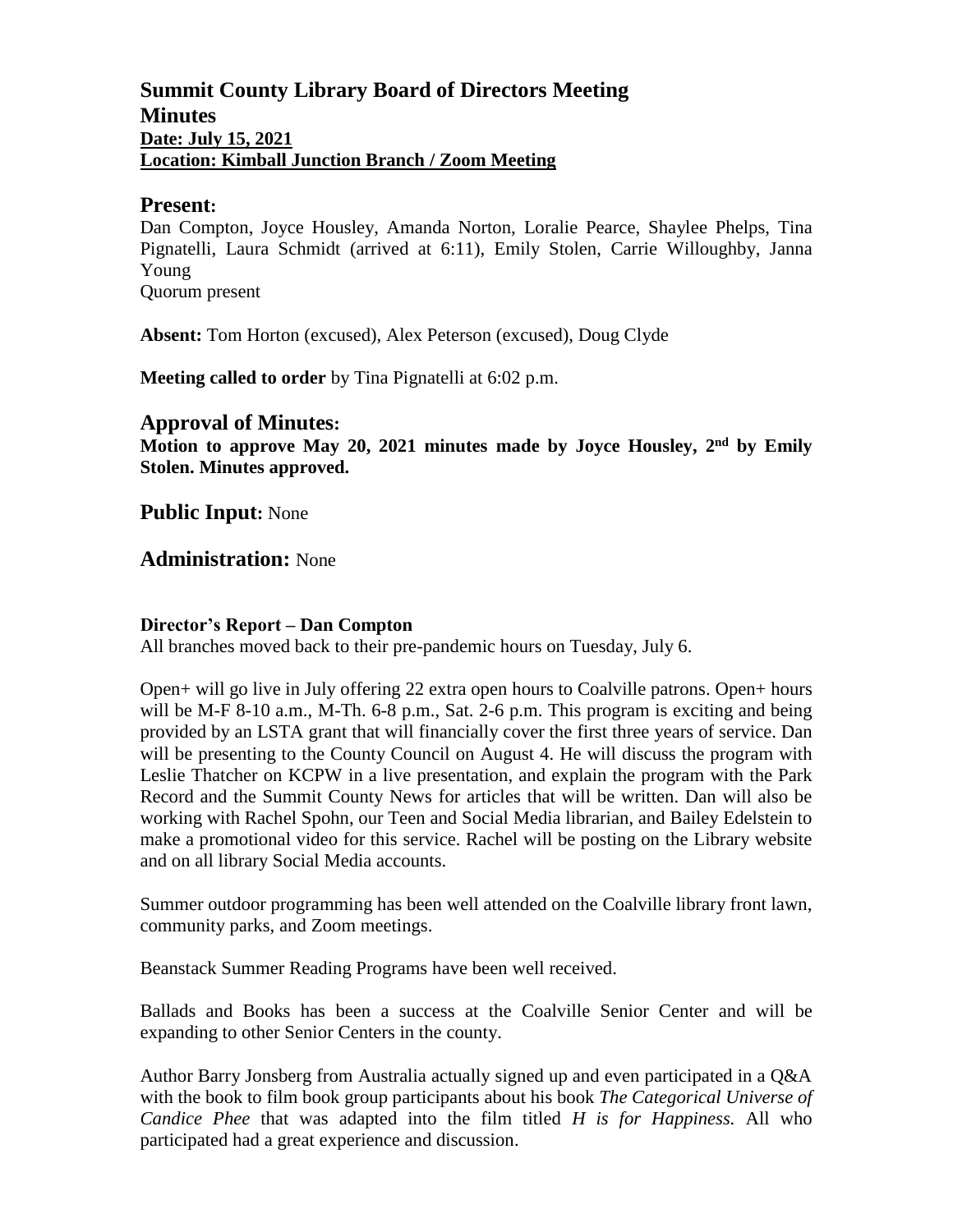We are excited to be getting ARPA funding administered by the state to purchase e-books and enhance our regular collections.

Dan will meet with the County Budget Committee regarding the 2022 budget year documents and budget submissions in August.

County Council member Glenn Wright accepted a national award on behalf of the Summit County library for the Henefer Book Locker Project at the National Association of Counties Conference in Maryland. The County presented a press release about this award.

#### **Report Accepted**

**Old Business: None**

### **Committees:**

#### **Governance and Education**

Governance and Education Chair Emily Stolen discussed the changes that legal counsel made to the Extended Access Policy. The committee believes that all looks great and is happy that patrons are using this new and exciting service.

**Motion to accept and approve the new Open+ policy with changes noted was presented by Emily Stolen, 2nd by Amanda Norton. Motion Approved.**

#### **Strategic Planning and Marketing Update and Timeline**

Strategic Planning timeline with Maddy Shear - dates and times are as follows: August 23 9:30-11:00 a.m. Library Board Meeting- Initial staff-developed draft will be reviewed and fine-tuned by staff and Strategic Planning Committee September 16, 6:00 p.m. Library Board Meeting- Review Draft and Discussion November 18, 6:00 p.m. Library Board Meeting- Vote on Final Draft

Strategic Planning and Marketing committee has posted a survey and is still getting responses. There is no actual closing date for the survey but the information will be gathered and used in the next strategic planning meeting. The survey will also be going out in the August newsletter.

#### **Building and Facilities**

A walk through is needed for library certification and Dan has invited the Building and Facilities committee to participate. The walkthrough would be important in gathering information for planning future needs of staff and patrons in each of the library facilities. County Manager Tom Fisher will be at the next board meeting and will discuss the future of the Richins building.